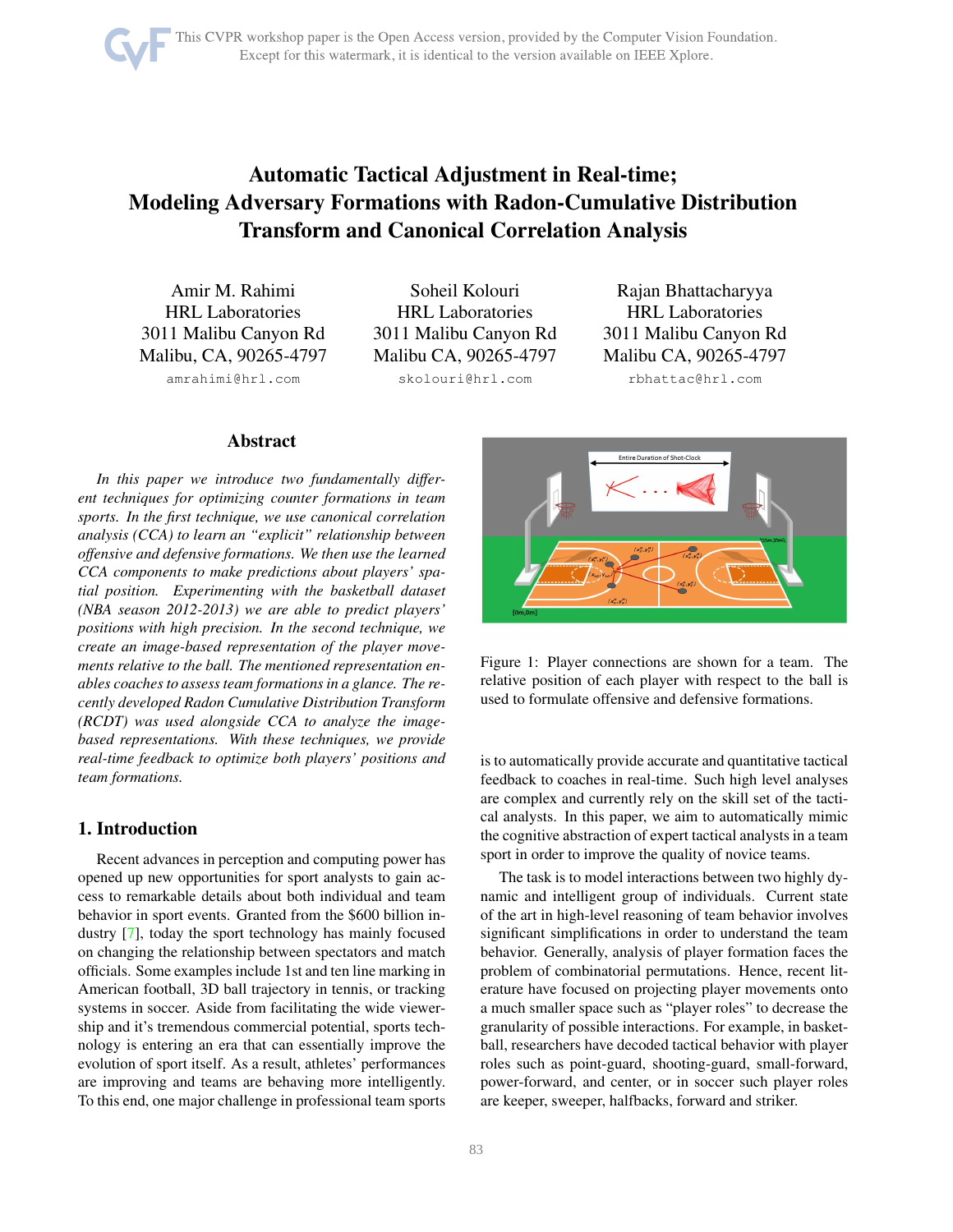<span id="page-1-1"></span><span id="page-1-0"></span>

Figure 2: The progression of the players during a shot-clock and the creation of their pheromone like signature-formation.

Despite the fact that player roles reduce the problem of large permutation and also despite the fact that some 'fine' strategies can be conveyed with the use of player roles, the notion of tactics is created from a wider spectrum of interactions. Furthermore, the main purpose of tactical analysis is to adapt the team formation in order to optimize counter-attacks and maximize defense on the adversary teams. Therefore, in order to properly model each teams behavior the high-level semantics must be conditioned on the opposing team's behavior. A naive approach to this challenge is to classify team's behavior conditioned on the formation of opposing team. A better solution, however, is to find a way to relate the offensive formation to its corresponding defensive formation and perform pattern recognition in turn. This boils the problem down to modeling adversary formations relative to each other with the goal of providing an optimal response in real-time. In this paper, we focus on the game of basketball (2012-13 NBA season) with a twofold approach to this problem; We utilize canonical correlation analysis (CCA) to model the relationship between the offensive and defensive formations. In the first approach we create explicit representations of both teams' trajectories (Figure [1\)](#page-0-0) and apply CCA to these explicit representations. In the second approach, we create an implicit image-based representation of the entire duration of the shot-clock (where the maximum length is 24 seconds) for corresponding pairs of offensive and defensive formations. The implicit image-based features provide rich high-level formation representations. These image-based representation are first analyzed via the recently developed Radon Cumulative Distribution Transform (RCDT) and then further analyzed by CCA to model the relationships between offensive and defensive formations.

## 2. Related Work

At the early stage of "machine-based" sport analytics, the main focus was to improve player detection, reidentification  $[5, 16]$  $[5, 16]$  $[5, 16]$ , tracking  $[1]$ , and activity classification and recognition [\[20,](#page-7-4) [3,](#page-7-5) [10\]](#page-7-6). Progress in these applications combined with recent advances in perception has paved the way for a more complex analysis of team tactics and strategies. For that purpose, the intricacy of such highly dynamic systems has led research toward simplifying assumptions such as the independence between players [\[18,](#page-7-7) [19,](#page-7-8) [1\]](#page-7-3). In order to better understand team behavior, Lucey et al. and Wei et al. [\[17,](#page-7-9) [22\]](#page-7-10) proposed a role-based representation which significantly reduced high permutation in player movements. Intille et al. [\[9\]](#page-7-11) modeled the interactions between player trajectories using a Bayesian network. Li et al. [\[15\]](#page-7-12) used a multi-modal density function to classify different offensive plays. Li et al. [\[14\]](#page-7-13) segmented group motion and used a spatio-temporal driving force model to identify offensive plays in American foot-ball. In soccer, Kim et al. [\[11\]](#page-7-14) estimated the global movement of players using a dense motion field. They then looked for convergence of theses motion fields to indicate the key events. Wang et al. [\[21\]](#page-7-15) formulated a network-flow to track all players simultaneously by considering interactions between players. Bialkowski et al. [\[4\]](#page-7-16) used formation analysis to compare the performance of the team when the game is played at home compared to when it is played away. In most approaches the simplifying assumptions eliminate an important part of tactical behavior. In this paper, both data representations are derived from players spatial position on the court. In the first technique, we make prediction about spatial positioning of adversary players with CCA. In the second technique, we create a comprehensive imagebased representation and reconstruct the offensive team's formation from the defensive team's formations. Given these representations we use CCA and RCDT+CCA, correspondingly  $[8, 12]$  $[8, 12]$  $[8, 12]$  to learn one teams tactical movements given the opposing team's movements.

# 3. Approach

Consider the problem of player position estimation in the game of basketball. In order to optimize the player positions during the game we need to have a good understanding of tactics and strategies from both teams. Before we describe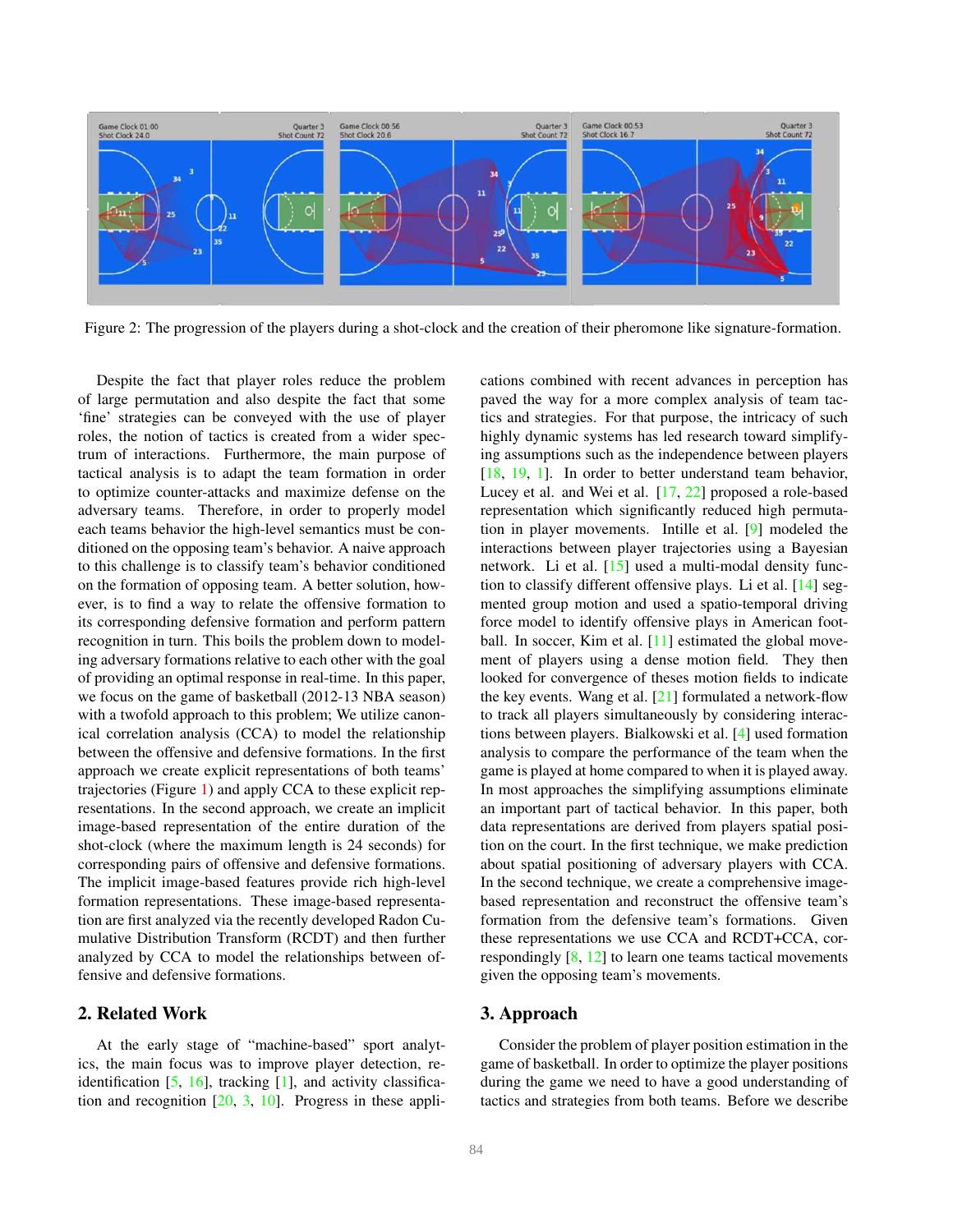<span id="page-2-2"></span><span id="page-2-0"></span>

Figure 3: Explicit Method Flowchart; The explicit features are clustered and centroids are used for CCA analysis.

our two different techniques let us briefly review the time constraints of the game. The game of Basketball consist of four quarters, the duration of each quarter is 720 seconds leading to 2880 seconds total in one NBA match. There are two processes of timekeeping in the game; First, the game clock and second, the shot-clock. Once a team has possession they have up to 24 seconds to make the shot. The shot-clock countdown resets due to various reasons including rebound, crossing over the court boundaries, or simply due to making the shot. Once possession changes, the shotclock resets giving the opposing team a time window of 24 seconds to make their shot.

In this paper we study the relative formation of two teams during two consecutive shot-clock resets. We now describe our two techniques; the trajectory-based technique and the image-based technique.

## 3.1. Trajectory-Based (Explicit)

In this method, the offensive and defensive formations are captured explicitly by player positions of both teams

<span id="page-2-1"></span>Algorithm 1 Explicit Tactical Analysis in Basketball

**Input:** Positions  $x_k$ ,  $y_k$ ,  $x_{ball}$ ,  $y_{ball}$ 

where  $k \in \{player_1, ..., player_5\}$ Output:  $CCA_{comp}$ 

for all Shot-clock Periods do

Generate the trajectories  $hpos_m^n, vpos_m^n$ :

$$
\begin{aligned}[x_{1}^{h}-x_{\text{ball}},y_{1}^{h}-y_{\text{ball}},...,x_{5}^{h}-x_{\text{ball}},y_{5}^{h}-y_{\text{ball}},x_{\text{ball}},y_{\text{ball}}] \\ [x_{1}^{v}-x_{\text{ball}},y_{1}^{v}-y_{\text{ball}},...,x_{5}^{v}-x_{\text{ball}},y_{5}^{v}-y_{\text{ball}},x_{\text{ball}},y_{\text{ball}}] \\ n: \text{ Shot-clock index},\,n\in\{1,...,N\}\end{aligned}
$$

m: Sample index within shot-clock,  $m \in \{1, ..., M\}$ 

Generate pairs of tactical feature vectors  $h_n,v_n$ 

$$
H_n = \begin{bmatrix} \binom{hpos_1^n}{\cdot} \\ \vdots \\ \binom{hpos_M^n}{\cdot} \end{bmatrix} \to \mathbf{h}_n = vec(H_n)
$$
  

$$
V_n = \begin{bmatrix} \binom{vpos_1^n}{\cdot} \\ \vdots \\ \binom{vpos_M^n}{\cdot} \end{bmatrix} \to \mathbf{v}_n = vec(V_n)
$$

end for

#### Calculate CCA embedding:

$$
CCA_{comp} = \underset{\mathbf{u},w}{\text{argmax}} \frac{\mathbf{u}^T C_{hv} \mathbf{w}}{\sqrt{\mathbf{u}^T C_{hh} \mathbf{u}} \sqrt{\mathbf{w}^T C_{vv} \mathbf{w}}}
$$

where  $C_{hv} = \sum_{n=1}^{N} \mathbf{h}_n \mathbf{v}_n^T$ ,  $C_{hh} = \sum_{n=1}^{N} \mathbf{h}_n \mathbf{h}_n^T$ , and  $C_{vv} = \sum_{n=1}^{N} \mathbf{v}_n \mathbf{v}_n^T$ 

#### Tactical Analysis with CCA:

Let  $U = [\mathbf{u}_1, ..., \mathbf{u}_k]$  and  $W = [\mathbf{w}_1, ..., \mathbf{w}_k]$  be the top  $k$  components of CCA, then for an input tactical feature vector h we can predict the opposing team's reaction v from:  $\hat{\mathbf{v}} = W U^T \mathbf{h}$ 

with respect to the ball. Since the spatial formation of players is a linear representation, in the sense that a linear (or a convex) combination of these'spatial' representations could be a feasible 'spatial' representation itself, we apply CCA to model the relationship between offensive and defensive formations. In order to reduce the noise in computing the CCA components we first cluster our explicit features and then apply the CCA analysis to the centroids. The flowchart of this approach is illustrated in Figure [3.](#page-2-0)

#### Clustering

Given the trajectory of the team formation and the position of the ball itself, we create a  $K \times 12$  matrix where each row contains the relative  $x$  and  $y$  coordinates of 5 players and the ball. We vectorize these formation matrices and cluster them using k-means  $[2]$ . The best k (for k-means) is then found with a greedy search while evaluating the performance of the CCA model.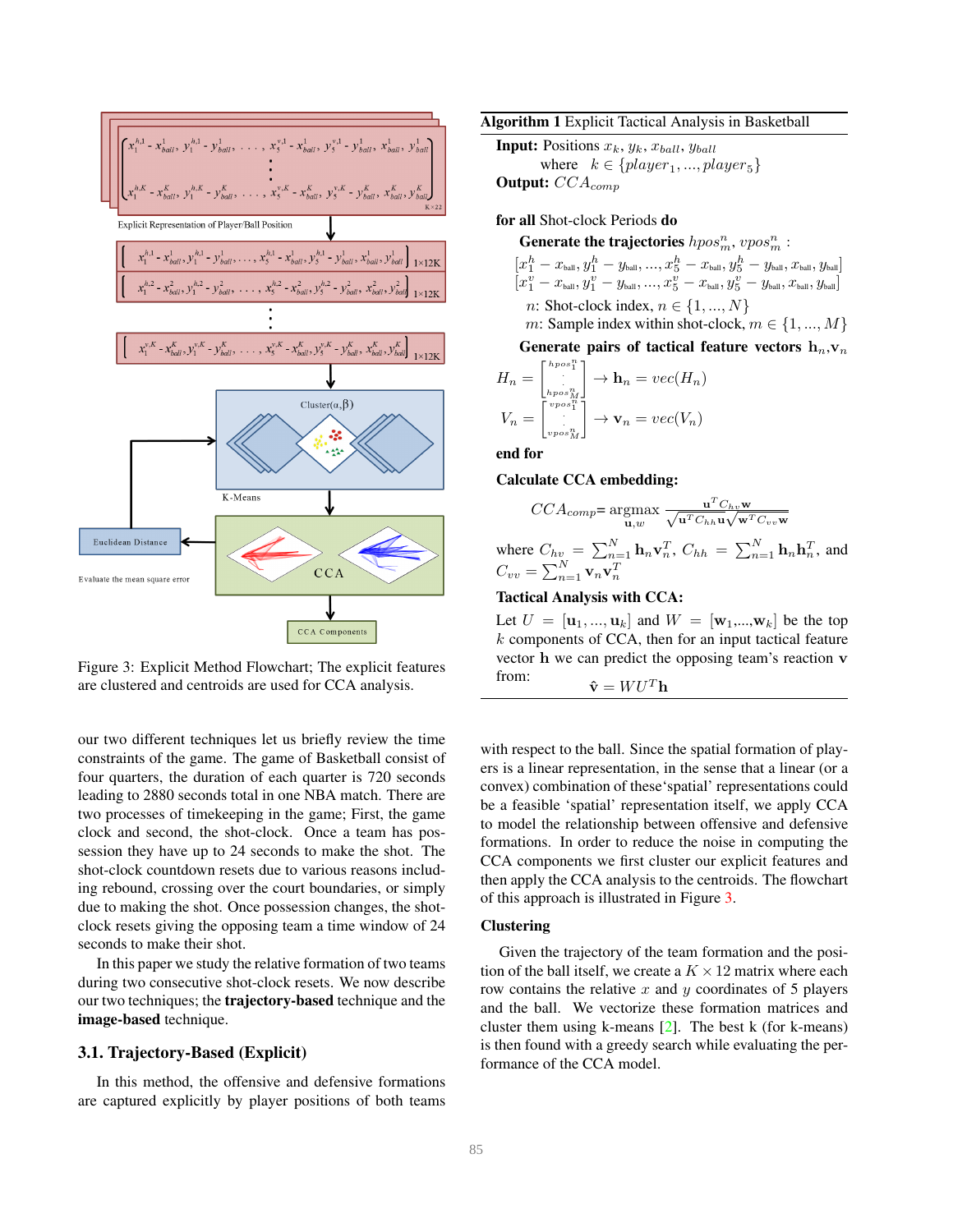<span id="page-3-0"></span>

Figure 4: Information flow implicit technique.

#### Canonical Correlation Analysis (CCA)

In this approach, the tactical formations of the 'home' and 'visitor' teams during a shot-clock are embedded into two vectors, namely  $h$  and  $v$ . Let  $N$  be the total number of tactical formations during the shot-clocks in various games such that  $\mathbf{h}_{n} \in \mathbb{R}^{M}$  and  $\mathbf{v}_{n} \in \mathbb{R}^{M}$ , where  $M = 12K$  is the dimension of the data observed during each shot-clock. We want to find the relationship between the 'home' and 'visitor' formations with the objective of finding a lower dimensional subspace in which the 'home' and 'visitor' formations are most correlated. In other words, the projections of 'home' formations  $\mathbf{u}^T \mathbf{h}_n$  and their corresponding 'visitor' formations  $v_n^T w$  into the shared subspace are highly correlated during each shot-clock. For this purpose we use Canonical Correlation Analysis (CCA) to encode this information. CCA seeks a shared embedding for h and v such that the embedded representations for the same shot-clock lie close to each other. In other words, CCA maximizes the following objective function:

$$
CCA_{comp} = \frac{\sum_{n=1}^{N} (\mathbf{u}^{T}h_{n})(\mathbf{v}_{n}^{T}\mathbf{w})}{\sqrt{\sum_{n=1}^{N} \mathbf{u}^{T}\mathbf{h}_{n}\mathbf{h}_{n}^{T}\mathbf{u}}\sqrt{\sum_{n=1}^{N} \mathbf{w}^{T}\mathbf{v}_{n}\mathbf{v}_{n}^{T}\mathbf{w}}}
$$

$$
= \underset{\mathbf{u},w}{\operatorname{argmax}} \frac{\mathbf{u}^{T}C_{hv}\mathbf{w}}{\sqrt{\mathbf{u}^{T}C_{hh}\mathbf{u}}\sqrt{\mathbf{w}^{T}C_{vv}\mathbf{w}}}
$$

where u and w are the CCA components which project the data onto the shared embedding and  $C_{hh}$ ,  $C_{vv}$ ,  $C_{hv}$  are the variance matrices. Algorithm [2](#page-2-1) summarizes our approach for explicit tactical analysis. In subsection [4.2](#page-5-0) we will show, through CCA, that there is a significant correlations between the offensive and the corresponding defensive formations within each shot-clock.

#### 3.2. Image Based (Implicit)

In the second method, our goal is to predict a counter formation to that of an adversarial multi-agent system. Therefore, we propose a novel representation for the multi-agent movements over time, denoted as the "signature-formation" that captures the essence of the agent movements through time. In the following sections we present our algorithm, which takes an image-based trajectory of an adversary team and predict the 'best' response in the form of a signatureformation and vice versa. Figure [4](#page-3-0) shows the informationflow diagram of our proposed system. The system contains a training and a testing phase. In the training phase the relationship between available signature-formation pairs are learned. The learned information from NBA players is then used to predict the most 'probable' counter signatureformation, in the testing phase.

#### Signature-Formation

We exploit the tactical patterns in the image domain via signature-formations. The signature-formation is essentially the temporal integration of the agents movement (without tracking agents) in each shot-clock period. In other words, the signature-formation captures a pheromone like effect of the agents' movements. Figure [2,](#page-1-0) demonstrates several snapshots during a shot-clock and the development of a signature-formation (the red pattern). In our dataset, we have signature-formations of 'home' and 'visitor' teams for nearly 10,000 shot-clocks from NBA games. Next we describe our system to predict the counter signature-formation for a given formation.

#### Radon-CDT

The signature-formations are two-dimensional images. These images lay on a nonlinear manifold, in the sense that the linear (or convex) combination of two images does not necessarily belong to the same set of images (see Figures [5](#page-4-0) and [6.](#page-4-1) Therefore, a nonlinear method is needed to analyze these images. Deep convolutional neural networks and deep convolutional encoder/decoder could be used to model the nonlinearities of the signature formations. However, such methods often require millions of training samples to achieve an acceptable performance. On the other hand, recently Radon-CDT, which is a nonlinear and invertible image transformation, was introduced in the image pro-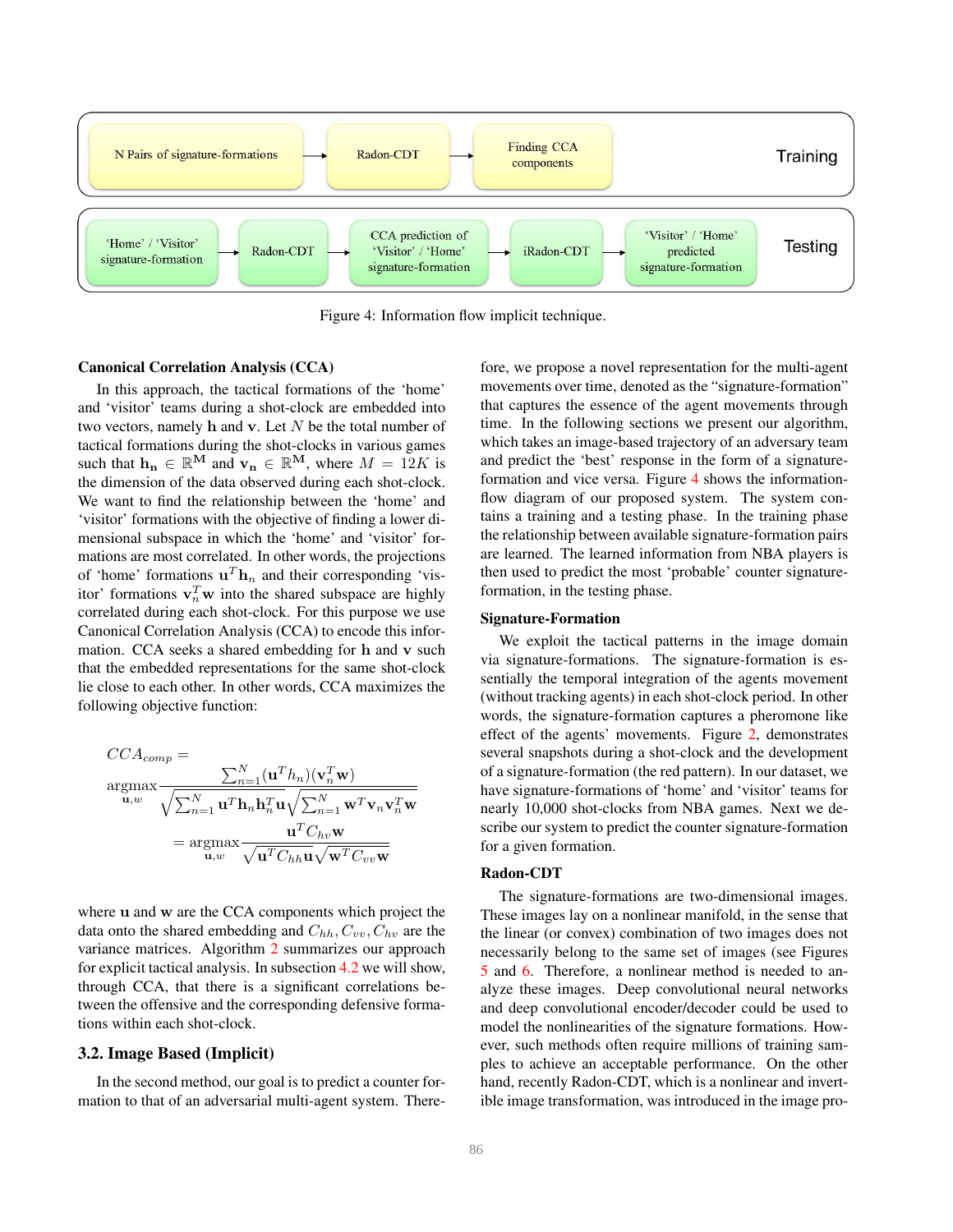<span id="page-4-3"></span><span id="page-4-0"></span>

Figure 5: Linear combination of two sample images in the image space and in the Radon CDT space.

cessing community. Radon-CDT is a powerful and mathematically rigorous tool, which enables one to model various nonlinearities in sets of images. In order to be able to define Radon-CDT we first need to review the Radon transform [\[13\]](#page-7-20). For a two-dimensional image,  $I: \mathbb{R}^2 \to (0, 1]$ , its Radon transform can be written as,

$$
\hat{I}(t,\theta) = \int_{-\infty}^{\infty} I(x,y)\delta(t - x\cos(\theta) - y\sin(\theta))dxdy
$$

where  $\delta(.)$  is the Dirac function, and  $\theta$  is the projection angle. Let a given signature-formation,  $I: \mathbb{R}^2 \to (0, 1]$ , be normalized, such that,

$$
\int_{-\infty}^{\infty} \int_{-\infty}^{\infty} I(x, y) dx dy = 1
$$

then the Radon-CDT with respect to a normalized template signature-formation,  $I_0$ , is defined as:

$$
\tilde{I}(.,\theta) = (f(.,\theta) - id(.))\sqrt{\hat{I}_0(.,\theta)}
$$

where *id* is the identity function,  $\theta$  is the projection angle,  $I_0$  is the Radon transform of the template, and  $f(.,\theta)$  is a transport map that satisfies the following equation:

$$
\int_{-\infty}^{f(t,\theta)} \hat{I}(\tau,\theta)d\tau = \int_{-\infty}^{t} \hat{I}_0(\tau,\theta)d\tau
$$

Note that, since the right hand side of the above equation is a monotonically increasing function in t and the left hand side is monotonically increasing function in  $f(t, \theta)$ , there is a unique solution to above equation and  $f(t, \theta)$  has a closed form solution for a fixed projection angle [\[13\]](#page-7-20). More importantly, Radon-CDT is invertible and the inverse Radon-CDT (iRadon-CDT) is defined through:

<span id="page-4-2"></span>
$$
I = \Re^{-1}(det(Dg)\hat{I}_0(g))
$$
 (1)

where  $\mathfrak{R}^{-1}(.)$  is the inverse Radon transform, and  $g(t,\theta) = [f^{-1}(t,\theta), \theta]^T$ . For a more detailed explanation of the transform please refer to Kolouri et al  $[13]$ .

<span id="page-4-1"></span>

Figure 6: Averaging two signature-formations in the image space, and in the Radon-CDT space.

The non-linearity and invertibility of the Radon-CDT enables one to apply the well-established linear modeling techniques in the transform space, and then invert the results back to the image space. To demonstrate non-linearity and invertibility of the Radon-CDT, we take the linear combination of two images in the image space and in the Radon-CDT transform space. We then invert the linear combination of transformed images back to the image space. Figure [5](#page-4-0) shows this linear combination and demonstrates the nonlinear nature of the Radon-CDT. The first row in Figure [5](#page-4-0) represents the image space, the second row represents the Radon-CDT space. Furthermore, we also apply the Radon-CDT to two sample signature-formations to demonstrate its applicability to more complex images (see Figure  $6$ ). Note that, the process of averaging is only used to demonstrate a linear operator (i.e. linear combination of images). All signature-formations for home and visitor teams are first transformed to the Radon-CDT space. Then the representations are vectorized and processed via canonical correlation analysis as described below.

## RCDT + CCA

In our approach, the signature-formations of the 'home' and 'visitor teams during a shot-clock are first normalized (to sum to one) and processed through the Radon-CDT and then embedded into two vectors, namely  $h$  and  $v$ . Let  $N$ be the total number of tactical formations during the shotclocks in various games such that  $h_n \in R^M$  and  $v_n \in$  $R^M$ , where M is the length of the vectorized Radon-CDT presentation of signature-formations. Our goal is to find the relationship between the 'home' and 'visitor signatureformations. Formally, for a given formation of the home team, h, we would like to find the most probable formation of the adversary, v. This can be achieved via CCA that seeks a shared embedding for and such that the embedded representations for the same shot-clock lay close to each other. In the training phase, similar objection function was used as  $3.1$ . Where u and v are the CCA components that project the data onto the shared embedding and  $C_{hh}$ ,  $C_{vv}$ , and  $C_{hv}$ are the covariance matrices. Let  $U = [u_1, u_K] \in R^{MK}$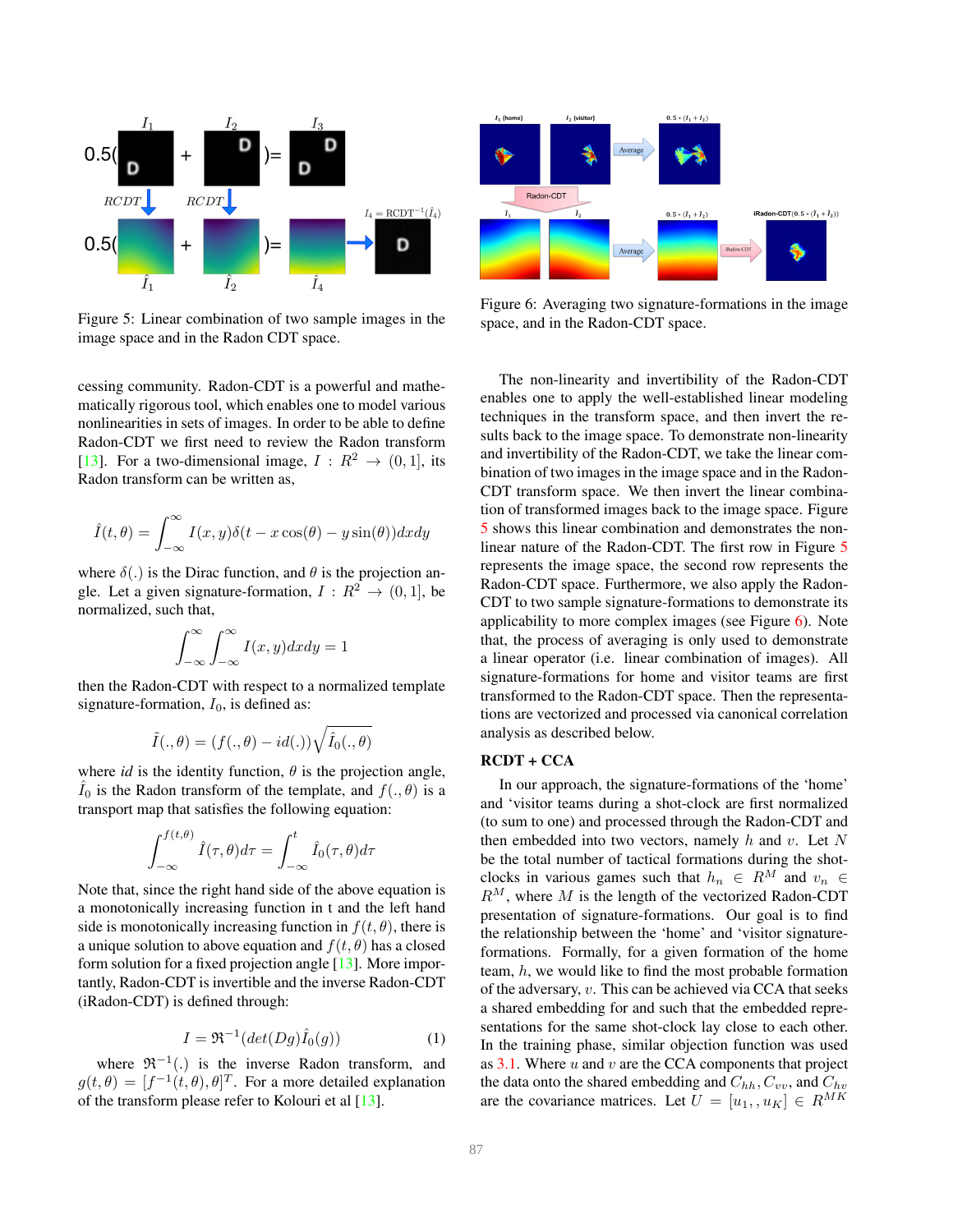<span id="page-5-1"></span>

Figure 7: Prediction of signature-formations using CCA method. The first column is the input, the second column is the ground truth counter signature-formation, and the third column is our prediction.

and  $W = [w_1, w_K] \in R^{MK}$  be the canonical component matrices, containing the top K canonical correlation components learned based on the training data (i.e. the covariance matrices where calculated based on the training data).

### Predicting the Signature-Formations

In the testing phase, for an input signature-formation of the 'visitor' team (i.e. adversary),  $J: \mathbb{R}^2 \to (0, 1]$ , we first calculate its Radon-CDT,  $\tilde{J}$ . Then the Radon-CDT representation is vectorized,  $v = vec(\tilde{J})$ . Next, CCA is used to predict the corresponding transformed and vectorized signature-formation, h, as follows:

$$
\mathbf{h} = U W^T \mathbf{v} \tag{2}
$$

The predicted transformed and vectorized signatureformation is reshaped and then the iRadon-CDT [1](#page-4-2) is applied to it to obtain the predicted signature-formation for the home team, I=iRadon-CDT(*reshape*(h)). This process can also be done in the other direction to predict adversarys signature-formation for a given home signature-formation. In our Reduction to Practice section we will show, through CCA, that there is a significant correlations between the offensive and the corresponding defensive formations within each shot-clock.

<span id="page-5-2"></span>

Figure 8: Prediction of signature-formations using RCDT method. The first column is the input, the second column is the ground truth counter signature-formation, and the third column is our prediction.

### 4. Experiments and Results

In this section we describe the details of our implementation and show our results for both techniques. We use the same train, test and validation set in both techniques to make direct comparison of the two tactical predictions. First, we describe our dataset. Next, we go over our feature representation for both techniques followed by the discussion of our results on both techniques.

### 4.1. Dataset

Our dataset is obtained from STATS SportsVU tracking data for the 2012-2013 NBA season. SportVU dataset includes visual data collected from six cameras installed on top of the basketball arenas. The available information contains players position, ball position, team IDs and player IDs, game clock, shot-clock, and quarter indication for 663 games across 13 NBA teams with the frequency of 25 frames per second. In our experiments we use player and ball 2D positions and shot-clocks. In the future we plan improve our methods with dependency analysis based on score and player IDs.

#### <span id="page-5-0"></span>4.2. Feature Representation

Given our high level objective of tactical analysis, the feature extraction plays a critical role. With a simplify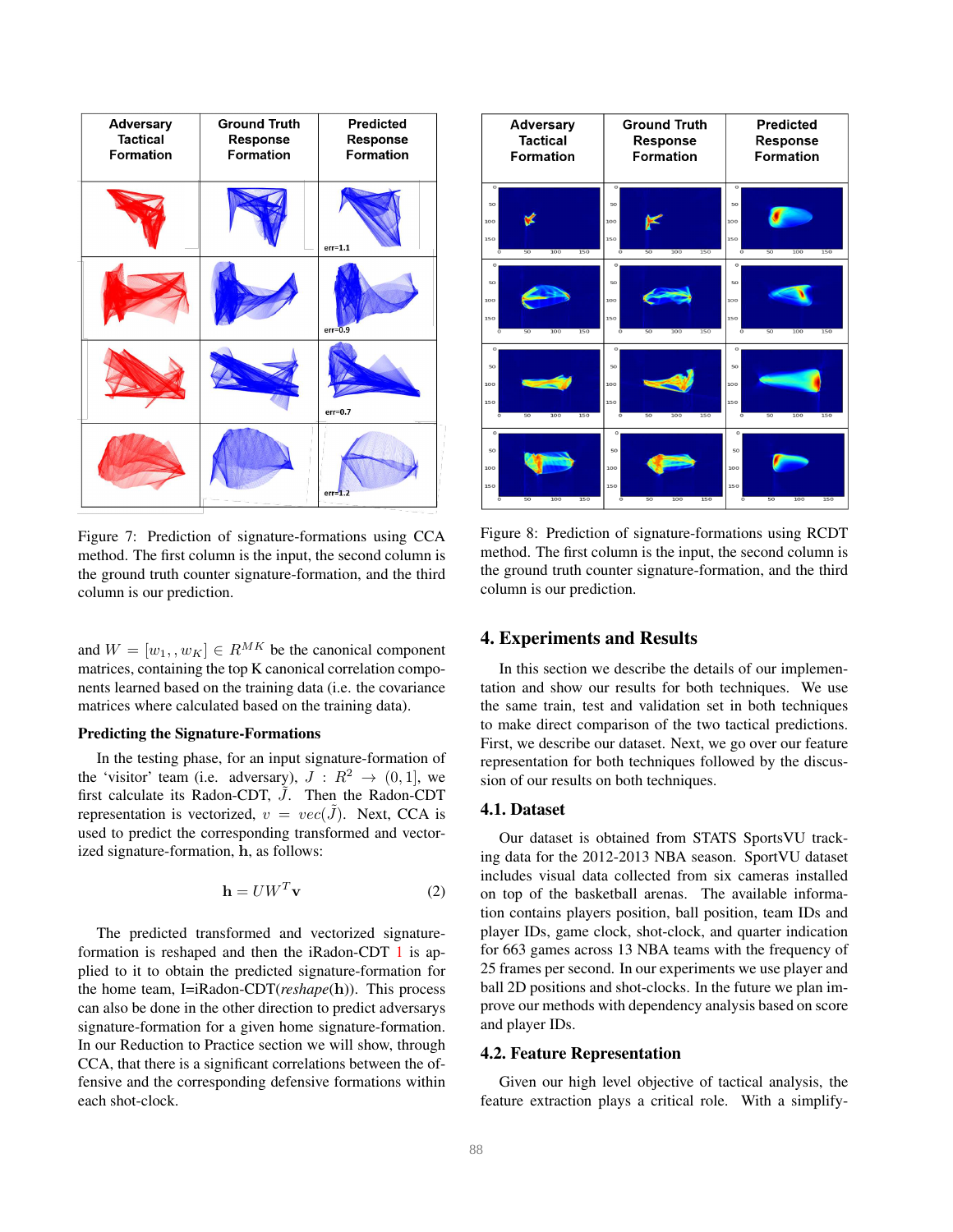<span id="page-6-0"></span>ing assumption that a team's tactic is revealed over the entire duration of a shot-clock (which is a maximum of 24 second), and that players contribute equally to the team, our feature representation contains the player and the ball movements for the entire duration between two consecutive shot-clock resets. Given the importance of ball position and its relative distance and orientation to each player we construct our features such that in both implicit and explicit approaches our feature representations contain 'relative' distance and orientation of each player with respect to the ball. This convention provides a richer representation compared to absolute spatial positions as the tactical maneuver is highly dependant on the position of the ball at each instance.

#### Trajectory-Based Features

For explicit tactical analysis we create a 2 dimensional matrix that, contrary to implicit features, we explicitly encode with the relative position and orientation of players with respect to the ball during the shot-clock period. The number of rows correspond to the number of shot-clock periods and the columns of the matrix correspond to relative position of the players with respect to the ball such that  $x$ , y which are respectively the horizontal and the vertical distance at each instance (Figure [3\)](#page-2-0).

#### Image-based Features

In implicit tactical analysis we draw a line connecting each player to the ball to create a star shaped (Figure [1\)](#page-0-0) for each snapshot of the data. Next, by overlaying the updated pattern throughout the entire duration of a shot-clock we create an image for each pair of offensive and defensive formations that correspond to each shot-clock. An example of such images are shown in Figure [7.](#page-5-1)

## 4.3. Tactical Analysis

#### Trajectory-Based Tactical Analysis

Referring back to our feature representation for trajectory-based tactical analysis (Figure [3\)](#page-2-0), notice that the formation of each team (offensive or defensive) was expressed with a spatio-temporal information of players thought each shot-clock. Each tactical data point is then expressed with a set of M vectors each with a size of  $[1 \times 12]$  i.e.  $q = [x_1, y_1, ... x_5, y_5, x_{ball}, y_{ball}]$ . The parameter M was set to 10 in our experiments, which means that despite the length of consecutive shot-clock resets we take 10 equally spaced samples to encode the formation. Therefore, for each shot-clock period (complete duration of a shot-clock) we obtain a pair of offensive vectors with their corresponding defensive vectors. The results of our prediction for the trajectory-based tactical formations are shown in Figure [7.](#page-5-1)

#### Image-Based Tactical Analysis

This technique consists of three phases. In the first phase, our system receives the adversary's signature formation in the form of a two-dimensional heat map and applies the Radon Cumulative Distribution Transform (Radon-CDT) to the input. Radon-CDT is a nonlinear and invertible transformation that enables linear modeling of twodimensional signature heat maps. In the second phase, canonical correlation analysis is used to predict the corresponding counter signature-formation in the Radon-CDT space. In the final phase, inverse Radon-CDT (iRadon-CDT) is used to invert the predicted signature-formation from the Radon-CDT space to the image space, and display it to the user. The result of our predictions is shown in Figure [8.](#page-5-2)

### 5. Discussion

In this paper we described two fundamentally different techniques to predict the multi-agent adversary movements. What we essentially learned was to model professional teams' behaviors, specifically in terms of how they react to each other's tactical movement. For the feature representation we constructed two novel representations, which contain the team interactions in time. In the first technique, the extracted features lay in a linear space, in the sense that the linear combination of two feature vectors is also a feasible feature vector. Hence, considering the linearity of features, we exploited canonical correlation analysis (CCA) to predict relative formation of the adversary teams. Experimenting with the basketball dataset (2012-2013 NBA season) we are able to predict adversary team player positions at each instance between the shot-clock resets with high precision. In the second technique we predicted multiagent adversary movements in scenarios for which a perfect tracking of each agent at each time step is not known but the overall formation of the adversary is known. With this technique we predict the suitable counter formation given a signature-formation of the adversary team through a twodimensional heat map.

To the best of our knowledge this work is the first attempt to exploit such high level semantics in sports. In future work, we aim to include weights in our CCA analysis such that we are able to enrich our model with the skill set of each individual player [\[6\]](#page-7-21).

#### 6. Acknowledgment

We would like to acknowledge R.C. Buford from San Antonio Spears and Andy Walshe from Red Bull for their constructive feedback during this research.